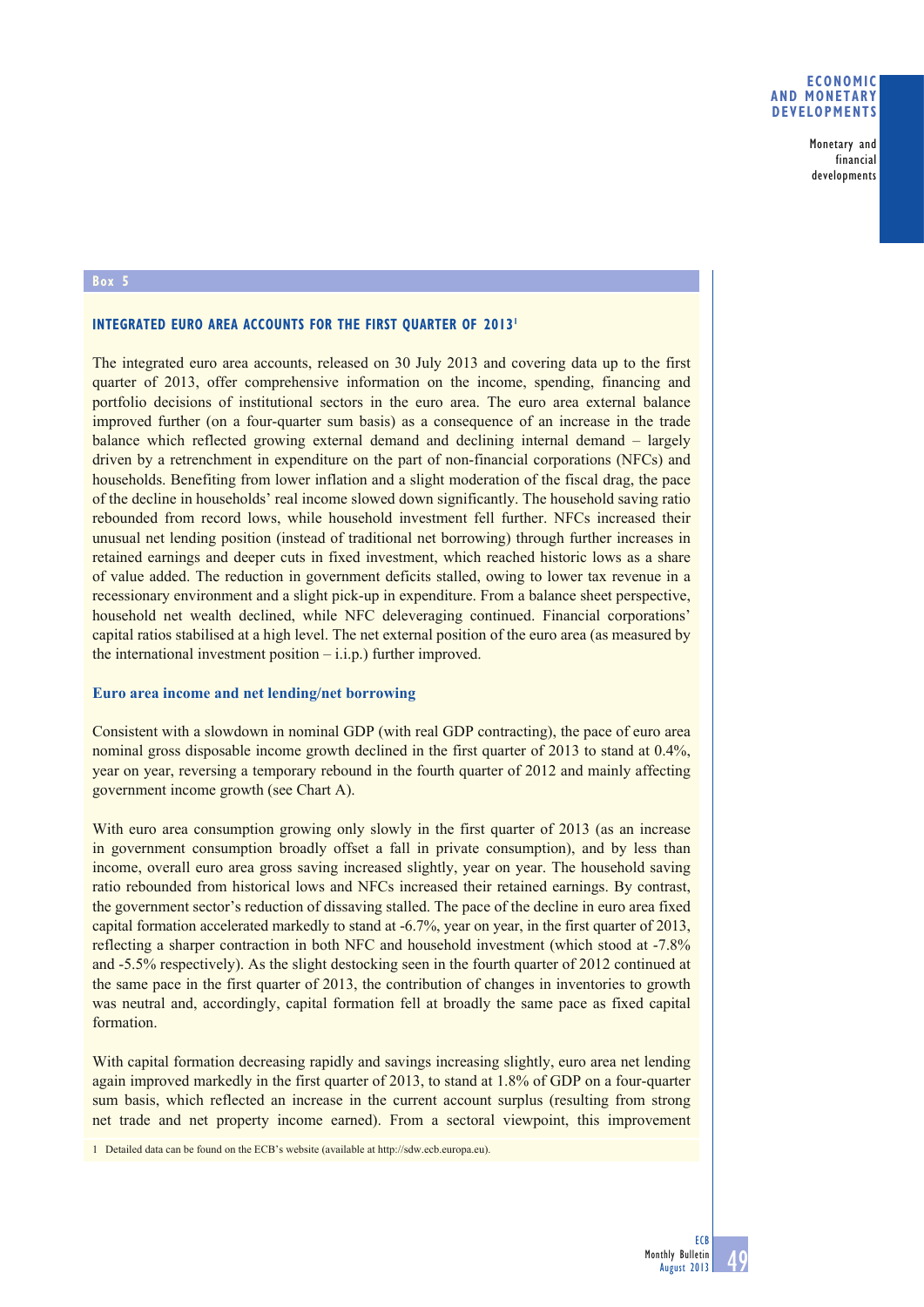

stemmed from a further increase in the net lending position of NFCs and households (exerting contractionary pressures), while there was a slight reduction in the net lending position of financial corporations, albeit from a high level. By contrast, the improvement in government deficits came to a halt (see Chart B). On the financing side, cross-border flows remained subdued in the first quarter of 2013, as non-residents substituted deposits for debt securities issued by residents other than banks. The i.i.p., which measures the assets net of liabilities of euro area residents vis-à-vis non-residents, improved further in the first quarter, to stand at -17.7% of GDP.

### **Behaviour of institutional sectors**

In the first quarter of 2013 *household* nominal disposable income growth rebounded (to stand at  $0.4\%$ , year on year, after  $-0.6\%$  in the fourth quarter of 2012) as a result of a slight attenuation in fiscal drag (i.e. lower household net transfers vis-à-vis government), which subtracted 0.3 percentage point from income growth, compared with 0.7 percentage point in the fourth quarter of 2012. An increase in compensation of employees (notably in the government sector) and a pick-up in the gross operating surplus contributed to the rebound in household income (see Chart C). In combination with falling inflation, the fall in real income slowed sharply to -1%, year on year, in the first quarter of 2013, after -2.5% in the fourth quarter of 2012. As nominal consumption fell, households rebuilt their savings and their saving ratio rebounded to 13.2% in seasonally adjusted terms, from the record low reached in the second half of 2012 (see Chart D). Housing investment contracted markedly, year on year, in the first quarter of 2013. As a result, household net lending increased. Growth in both external financing and financial investment of households continued to be very subdued, with further portfolio shifts into bank deposits, insurance technical reserves and mutual funds, alongside significant disposals

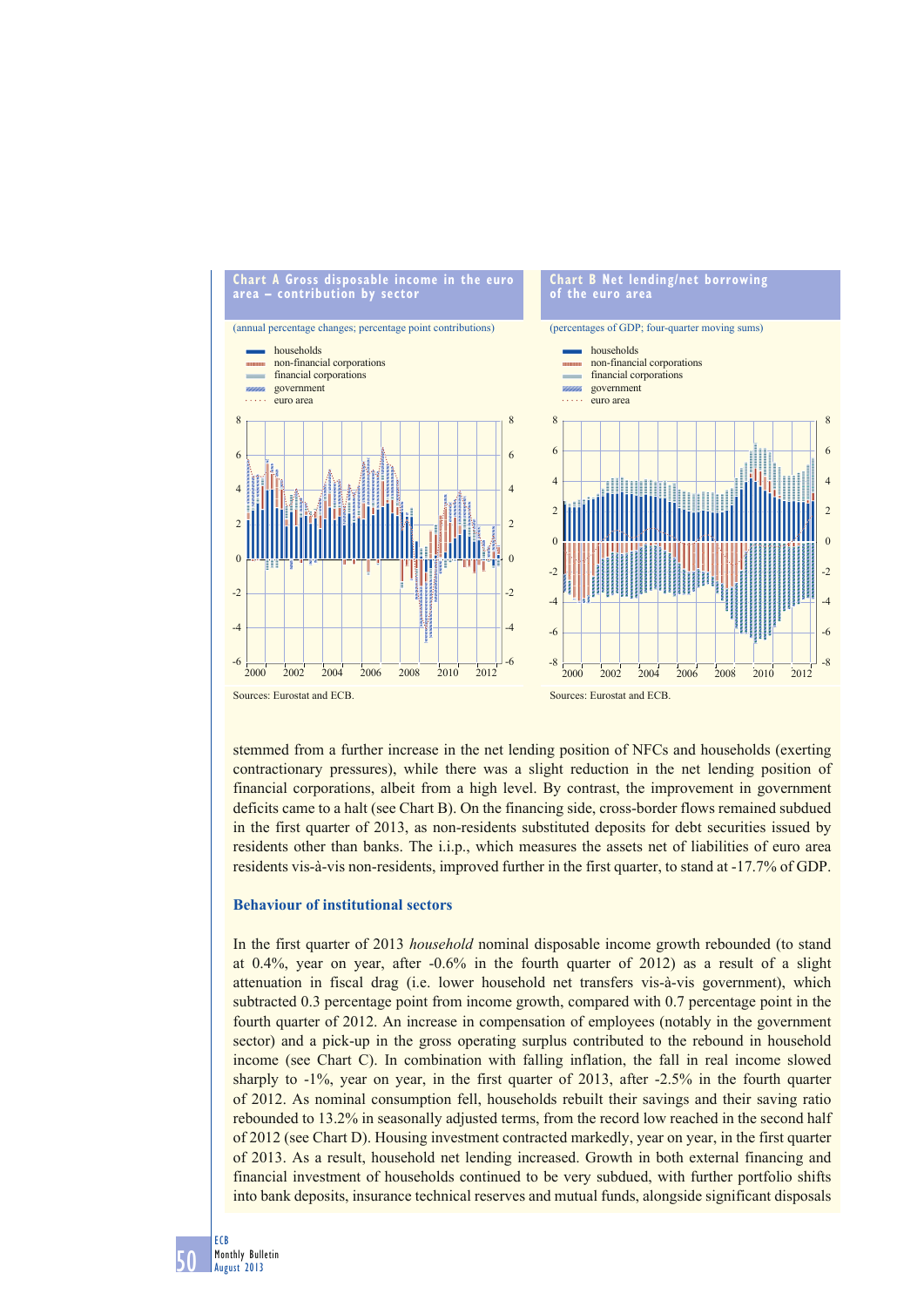# **ECONOMIC AND MONETARY DEVELOPMENTS**

Monetary and financial developments



of debt securities. Household net wealth fell, year on year, in the first quarter, as holding losses on housing exceeded net saving and gains on equity held (see Chart G).

The gross operating surplus of *NFCs* fell again, year on year, in the first quarter of 2013, as wages continued to grow and value added decreased. Business margins rebounded only slightly in the first quarter, from the very low level reached in the fourth quarter of 2012 (based on seasonally adjusted data; see Chart E). At the same time, a number of factors contributed to a further increase in NFC savings, which rose to elevated levels, namely a sharp fall in net interest paid, lower taxes paid, a further increase in earnings on foreign direct investment and a decline in net dividends paid. In conjunction with a sharp decline in fixed capital expenditure, which stood at -7.8%, year on year, in the first quarter (reaching a historic low as a share of value added), NFCs increased their unusual net lending position further (see Charts B and F). NFCs continued to tap the bond market (issuing  $\epsilon$ 103 billion over the last four quarters), to compensate for a contraction in bank lending, in the amount of  $\epsilon$ 123 billion over the same period (in part reflecting bank restructuring in Spain). Intra-sector lending, comprising loans granted by other NFCs and trade credits, remained strong, which is particularly important for small and medium-sized enterprises facing bank financing constraints. NFCs slowed the build-up of ample liquidity buffers, while the deleveraging process continued, in part owing to the higher valuation of equity held.

Despite further consolidation measures, the reduction in *government* deficits stalled (to stand at 3.8% on a four-quarter sum basis), owing to an abrupt deceleration in tax revenue growth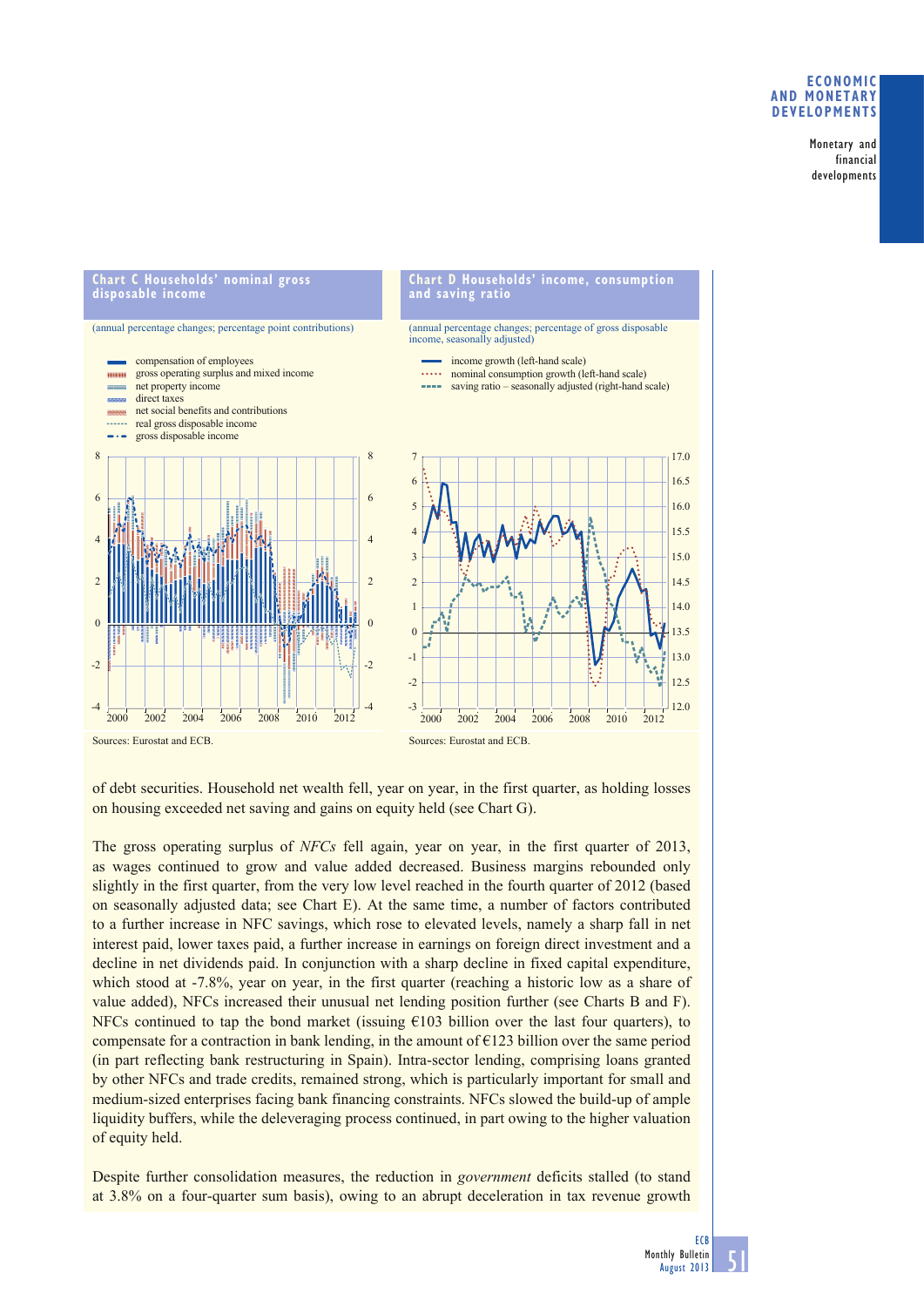

against the background of a contracting economy. Growth in current expenditure, notably government consumption, increased, returning to its trend level of close to 1% per annum, following the deep cuts in compensation of employees at the end of 2012 (1% in the first quarter of 2013, after -1.6% in the fourth quarter) . Investment expenditure fell further in the first quarter of 2013 (-7.8%). Debt issuance continued to fund large deficits, as well as significant increases in financial assets, notably reflecting sizeable intergovernmental lending. Debt securities issued were bought by non-residents, banks, and insurance and pension funds.

The disposable income of *financial corporations*, though still at high levels, declined markedly in the first quarter of 2013, as value added and net interest earned, taken together, continued to fall, and compensation of employees continued to rise. Despite still sizeable but falling net retained earnings (amounting to  $E25$  billion in the first quarter) and holding gains on financial assets, financial corporations' net assets at market value (an aggregate measure of "capital") rose only moderately, implying a stabilisation of their capital ratios – albeit at high levels – as direct recapitalisations declined compared with previous quarters. Additions to financial corporations' balance sheets remained subdued on a consolidated sector basis.

#### **Balance sheet dynamics**

The net wealth of households declined, year on year, in the first quarter of 2013, falling by the equivalent of 3.2% of income. The positive influence of net saving (which stood at 7.2% of annual income in the first quarter) and of holding gains on their financial portfolio (which amounted to 7.1% of annual income) was more than offset by significant holding losses on non-financial assets (namely housing, amounting to 17.4% of annual income) (see Chart G).